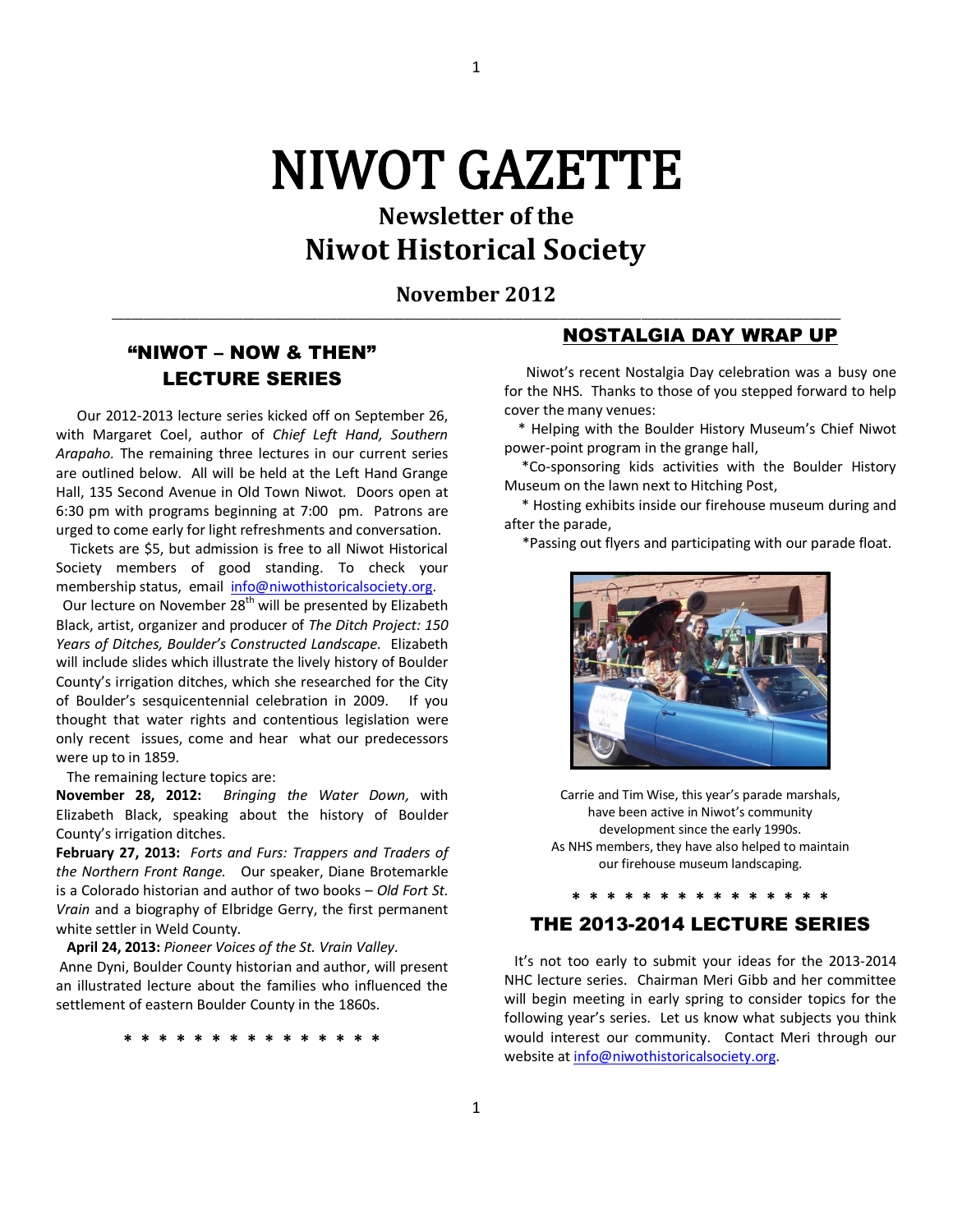# LET'S HEAR IT FOR OUR VOLUNTEERS

 A big thank you to Boulder builder Max Reisig for staining the firehouse museum, outdoor display case and wooden bench this fall.

 Thanks also to Boulder's Guiry Paint Store for donating the stain product used on the firehouse.

 Denise Chamberlin, marketing director for the NBA, coordinated this project for the NHS, and the work was accomplished before harsh winter weather had a chance to further dry out the wood. Thank you, Denise.

 Laura Skaggs was on hand to assist Carol Taylor of the Boulder History Museum with her Chief Left Hand powerpoint program in the grange hall.

 Because of time volunteered by hosts at the Nostalgia Day museum open house, we were able to staff at least two people at once to greet the many curious visitors. It was one of our most successful open houses in several years. Thanks go to Josanne Wiorek, Ira Star, Mary Claire Collins, and board members Meri Gibb, Donlyn Arbuthnot, Rob Gordon and Anne Dyni for their time.



Josanne Wiorek welcomes visitors to the firehouse museum on Nostalgia Day.

### **\* \* \* \* \* \* \* \* \* \* \* \* \* \* \***  MORE VOLUNTEER OPPORTUNITIES

 Volunteers are still needed for upcoming NHS events. If you are seeking ways to give back to your community, take a look at the following list.

- 1. Help sweep out the firehouse and hang Christmas decorations before Thanksgiving. The exact date and time as yet not determined. Call Anne at 303- 665-6932.
- 2. Serve hot cider at the Firehouse Museum during Enchanted Evening on Friday, November 23. We need two volunteers for this event who are willing to dress warmly and greet shoppers. Call Laura at 303-682-0468.
- 3. Help to staff the firehouse museum during the Holiday Parade on Saturday, November 24. 1 ½- to 2-hour shifts between 11:00 and 3:00. Call Rob at 303-817-1791.
- **4.** Help set up chairs for the November 28 lecture. Arrive 6:15 pm at the grange hall. Call Meri at 303- 652-1173.

# **\* \* \* \* \* \* \* \* \* \* \* \* \* \* \***

### RECENT DONATION

Thanks to a donation from the Estes Park Historical Museum, we now have in our collection the 1899-1900 yearbook from Batchelder School, southwest of Niwot. Built in 1888, the one-room frame schoolhouse served neighboring farm children, but was about to replaced at the time the yearbook was printed. Its 1905 replacement still stands on the corner of 63<sup>rd</sup> and Monarch Road.



 Although measuring only 3" x 5", the document is graced on its cover by teacher Maud V. Size, and inside are listed its 28 students. Anyone researching family history is welcome to contact the NHS for the list of that year's student body. Call Anne at 303-665-6932.